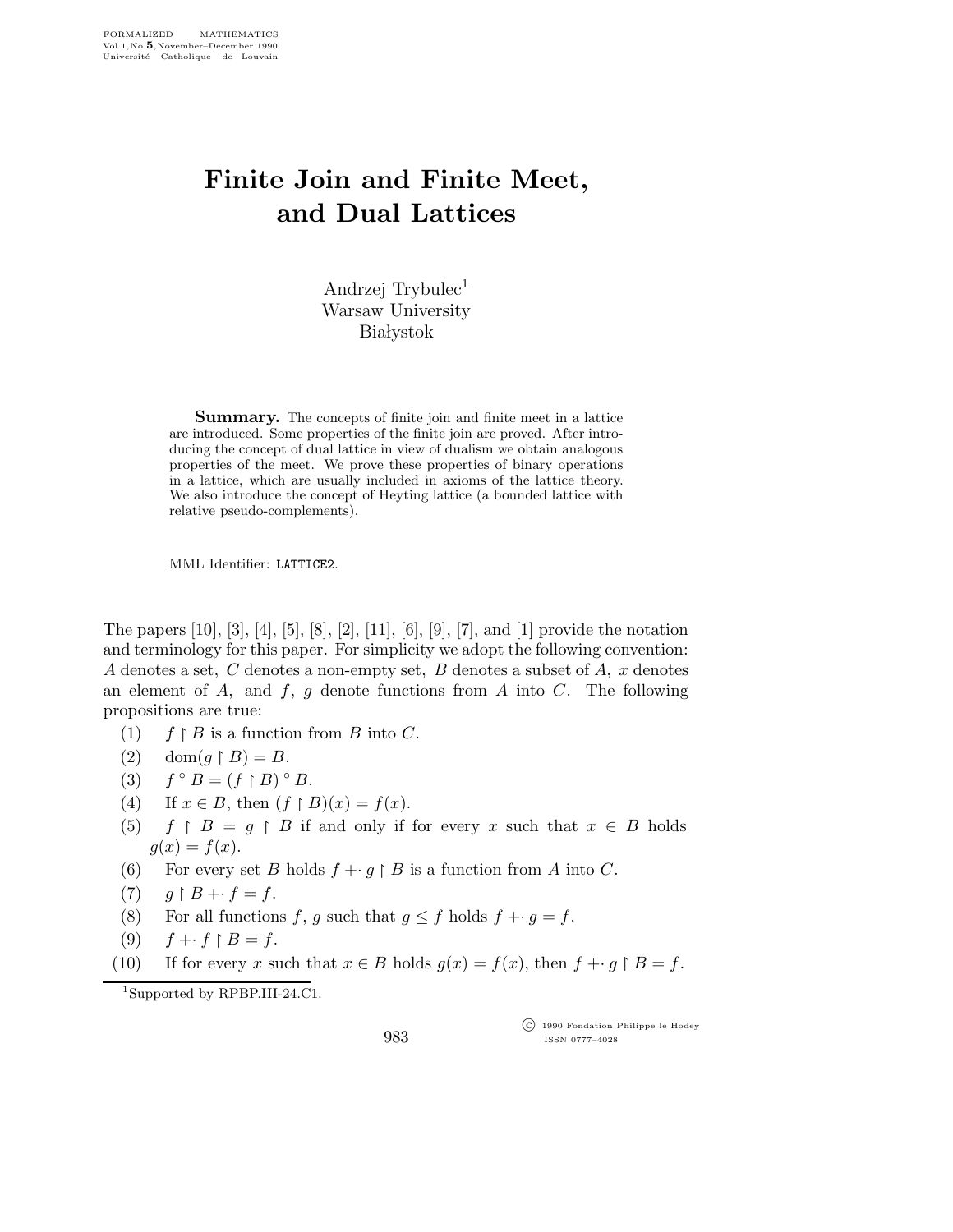In the sequel  $B$  will denote a finite subset of  $A$ . We now state several propositions:

- (11) For every set X holds X is a finite subset of A if and only if  $X \subseteq A$ and  $X$  is finite.
- $(12)$  $B + f = f$ .
- (13)  $\text{dom}(g \upharpoonright B) = B.$
- (14) If for every x such that  $x \in B$  holds  $g(x) = f(x)$ , then  $f + g \upharpoonright B = f$ .
- $(15)$  $\circ$  B =  $(f \upharpoonright B) \circ B$ .
- $(16)$  $B = g \restriction B$ , then  $f \circ B = g \circ B$ .

Let  $D$  be a non-empty set, and let  $o, o'$  be binary operations on  $D$ . We say that  $o$  absorbs  $o'$  if and only if:

(Def.1) for all elements x, y of D holds  $o(x, o'(x, y)) = x$ .

In the sequel  $L$  will be a lattice structure. The following proposition is true

 $(17)$  If the join operation of L is commutative and the join operation of L is associative and the meet operation of  $L$  is commutative and the meet operation of  $L$  is associative and the join operation of  $L$  absorbs the meet operation of  $L$  and the meet operation of  $L$  absorbs the join operation of  $L$ , then  $L$  is a lattice.

Let L be a lattice structure. The functor  $L^{\circ}$  yields a lattice structure and is defined by:

 $(Def.2)$  $L^{\circ} = \langle$  the carrier of L, the meet operation of L, the join operation of  $L$ .

One can prove the following propositions:

- (18) The carrier of  $L =$  the carrier of  $L^{\circ}$  and the join operation of  $L =$  the meet operation of  $L^{\circ}$  and the meet operation of  $L =$  the join operation of  $L^{\circ}$ .
- $(19)$  $\circ$ ) $\circ$  = L.

We follow the rules: L will be a lattice and  $a, b, u, v$  will be elements of the carrier of L. We now state a number of propositions:

- (20) If for every v holds  $u \sqcap v = u$ , then  $u = \perp_L$ .
- (21) If for every v holds  $u \sqcup v = v$ , then  $u = \perp_L$ .
- (22) If for every v holds (the join operation of  $L(u, v) = v$ , then  $u = \perp_L$ .
- (23) If for every v holds  $u \sqcup v = u$ , then  $u = \top_L$ .
- (24) If for every v holds  $u \sqcap v = v$ , then  $u = \top_L$ .
- (25) If for every v holds (the meet operation of  $L(u, v) = v$ , then  $u = \top_L$ .
- $(26)$  The join operation of L is idempotent.
- $(27)$  The join operation of L is commutative.
- (28) If the join operation of L has a unity, then  $\perp_L = \mathbf{1}_{\text{the join operation of } L}$ .
- $(29)$  The join operation of L is associative.
- $(30)$  The meet operation of L is idempotent.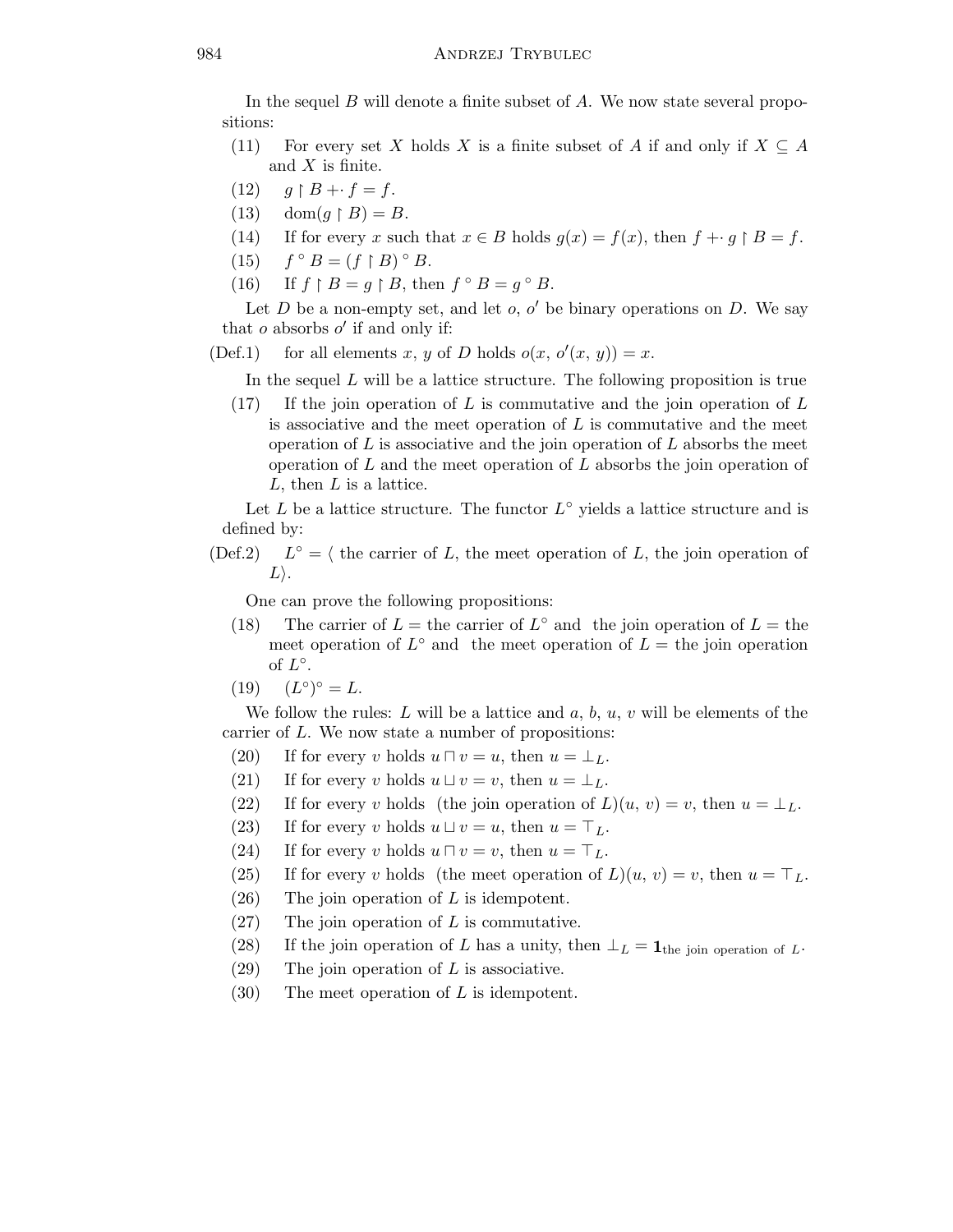- $(31)$  The meet operation of L is commutative.
- (32) The meet operation of L is associative.
- (33) If the meet operation of L has a unity, then  $\top_L = \mathbf{1}_{\text{the meet operation of } L}$ .
- (34) The join operation of L is distributive w.r.t. the join operation of L.
- (35) If L is a distributive lattice, then the join operation of L is distributive w.r.t. the meet operation of L.
- (36) If the join operation of L is distributive w.r.t. the meet operation of  $L$ , then L is a distributive lattice.
- (37) If L is a distributive lattice, then the meet operation of L is distributive w.r.t. the join operation of L.
- (38) If the meet operation of L is distributive w.r.t. the join operation of  $L$ , then L is a distributive lattice.
- (39) The meet operation of L is distributive w.r.t. the meet operation of L.
- $(40)$  The join operation of L absorbs the meet operation of L.
- (41) The meet operation of  $L$  absorbs the join operation of  $L$ .

We now define two new functors. Let  $A$  be a non-empty set, and let  $L$  be a lattice, and let B be a finite subset of A, and let f be a function from A into the carrier of L. The functor  $\bigsqcup_{B}^{f} f$  yields an element of the carrier of L and is defined as follows:

 $(Def.3)$  $E_B^{\text{t}} f =$  (the join operation of L)-  $\sum_B f$ .

The functor  $\iint_B f$  yields an element of the carrier of L and is defined by:

 $(Def.4)$  $\Box_B^{\text{f}} f =$  (the meet operation of L)-  $\sum_B f$ .

We now state the proposition

 $(42)$  For every non-empty set A and for every lattice L and for every finite subset  $B$  of  $A$  and for every function  $f$  from  $A$  into the carrier of  $L$  holds  $\bigsqcup_{B}^{f} f =$  (the join operation of L)-  $\sum_{B} f$ .

For simplicity we adopt the following convention: A will be a non-empty set, x will be an element of A, B will be a finite subset of A, and  $f, g$  will be functions from  $A$  into the carrier of  $L$ . Next we state several propositions:

- (43) If  $x \in B$ , then  $f(x) \sqsubseteq \bigsqcup_{B}^{f} f$ .
- (44) If there exists x such that  $x \in B$  and  $u \sqsubseteq f(x)$ , then  $u \sqsubseteq \bigsqcup_{B}^{f} f$ .
- (45) If for every x such that  $x \in B$  holds  $f(x) = u$  and  $B \neq \emptyset$ , then  $\bigsqcup_{B}^{f} f = u$ .
- (46) If  $\bigsqcup_{B}^{f} f \sqsubseteq u$ , then for every x such that  $x \in B$  holds  $f(x) \sqsubseteq u$ .
- (47) If  $B \neq \emptyset$  and for every x such that  $x \in B$  holds  $f(x) \sqsubseteq u$ , then  $\bigsqcup_{B}^{f} f \sqsubseteq u$ .
- (48) If  $B \neq \emptyset$  and for every x such that  $x \in B$  holds  $f(x) \sqsubseteq g(x)$ , then  $\bigsqcup_{B}^{\mathrm{f}}f\sqsubseteq\bigsqcup_{B}^{\mathrm{f}}g.$
- (49) If  $B \neq \emptyset$  and  $f \upharpoonright B = g \upharpoonright B$ , then  $\bigsqcup_{B}^{f} f = \bigsqcup_{B}^{f} g$ .
- (50) If  $B \neq \emptyset$ , then  $v \sqcup \bigsqcup_{B}^{f} f = \bigsqcup_{B}^{f} ($  (the join operation of  $L)^{\circ}(v, f)$ ).
- Let  $L$  be a lattice. Then  $L^{\circ}$  is a lattice.

We now state a number of propositions: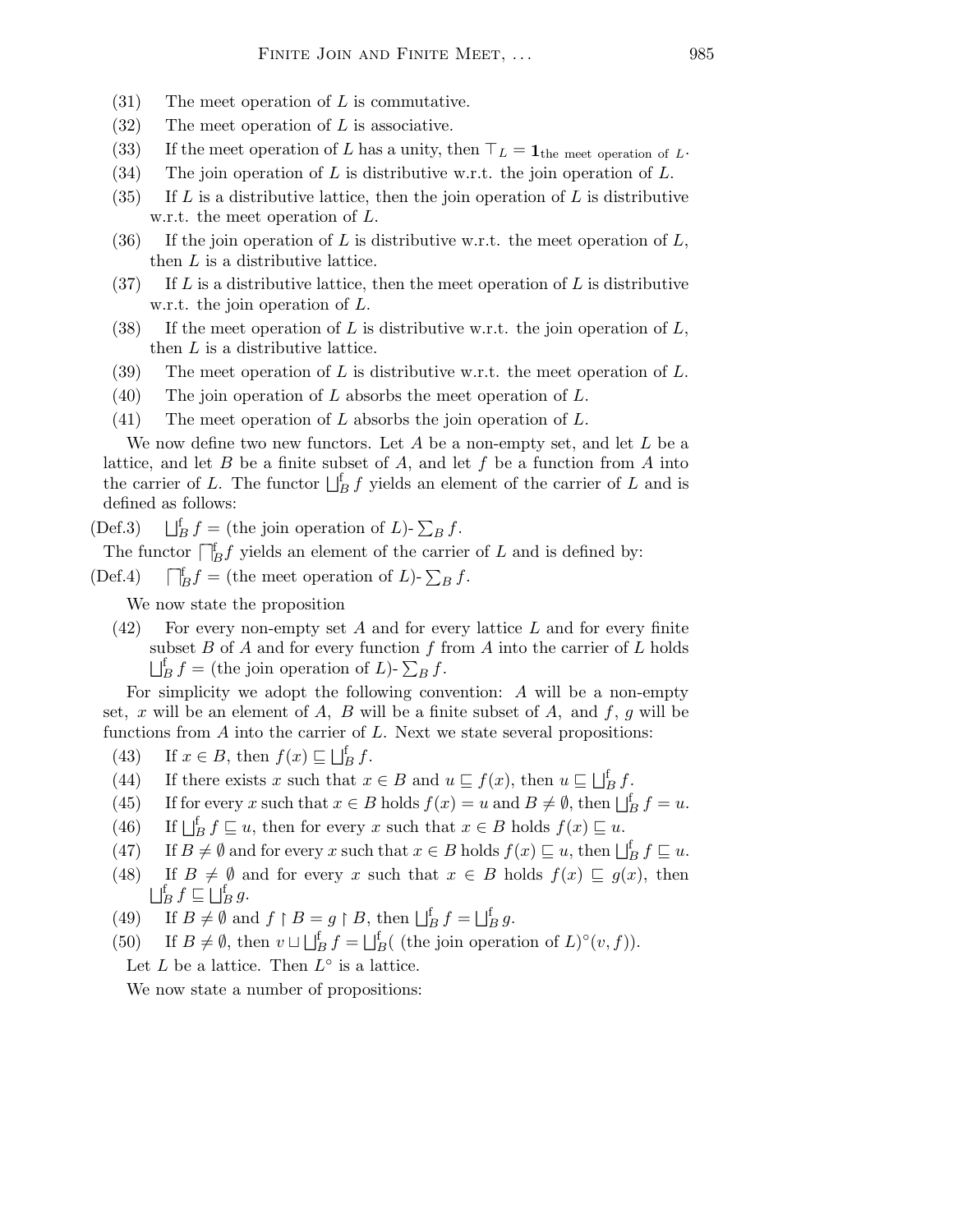- $(51)$  For every lattice L and for every finite subset B of A and for every function  $f$  from  $A$  into the carrier of  $L$  and for every function  $f'$  from  $A$ into the carrier of L<sup>°</sup> such that  $f = f'$  holds  $\bigsqcup_{B}^{f} f = \bigsqcup_{B}^{f} f'$  and  $\bigsqcup_{B}^{f} f =$  $\bigsqcup_{B}^{\text{f}}f'.$
- (52) For all elements a', b' of the carrier of  $L^{\circ}$  such that  $a = a'$  and  $b = b'$ holds  $a \sqcap b = a' \sqcup b'$  and  $a \sqcup b = a' \sqcap b'$ .
- (53) If  $a \sqsubseteq b$ , then for all elements  $a'$ ,  $b'$  of the carrier of  $L^{\circ}$  such that  $a = a'$ and  $\overline{b} = \overline{b'}$  holds  $\overline{b'} \sqsubseteq \overline{a'}$ .
- (54) For all elements a', b' of the carrier of  $L^{\circ}$  such that  $a' \sqsubseteq b'$  and  $a = a'$ and  $b = b'$  holds  $b \sqsubseteq a$ .
- (55) If  $x \in B$ , then  $\bigcap_{B}^{f} f \sqsubseteq f(x)$ .
- (56) If there exists x such that  $x \in B$  and  $f(x) \sqsubseteq u$ , then  $\bigcap_{B}^{f} f \sqsubseteq u$ .
- (57) If for every x such that  $x \in B$  holds  $f(x) = u$  and  $B \neq \emptyset$ , then  $\bigcap_{B}^{f} f = u$ .
- (58) If  $B \neq \emptyset$ , then  $v \sqcap \bigcap_{B}^{f} f = \bigcap_{B}^{f} ($  (the meet operation of  $L)^{\circ}(v, f)$ ).
- (59) If  $u \subseteq \bigcap_{B}^{e} f$ , then for every x such that  $x \in B$  holds  $u \subseteq f(x)$ .
- (60) If  $B \neq \emptyset$  and  $f \upharpoonright B = g \upharpoonright B$ , then  $\bigcap_{B}^{f} f = \bigcap_{B}^{f} g$ .
- (61) If  $B \neq \emptyset$  and for every x such that  $x \in B$  holds  $u \sqsubseteq f(x)$ , then  $u \sqsubseteq \bigcap_{B}^{f} f$ .
- (62) If  $B \neq \emptyset$  and for every x such that  $x \in B$  holds  $f(x) \sqsubseteq g(x)$ , then  $\begin{array}{c}\n\prod_{B}^{K} f \subseteq \bigcap_{B}^{K} g.\n\end{array}$
- (63) For every lattice L holds L is a lower bound lattice if and only if  $L^{\circ}$  is an upper bound lattice.
- (64) For every lattice L holds L is an upper bound lattice if and only if  $L^{\circ}$ is a lower bound lattice.
- (65) L is a distributive lattice if and only if  $L^{\circ}$  is a distributive lattice.

In the sequel L denotes a lower bound lattice,  $f, g$  denote functions from A into the carrier of  $L$ , and  $u$  denotes an element of the carrier of  $L$ . The following propositions are true:

- (66)  $\perp_L$  is a unity w.r.t. the join operation of L.
- $(67)$  The join operation of L has a unity.
- (68)  $\perp_L = \mathbf{1}_{\text{the join operation of } L}.$
- (69) If  $f \upharpoonright B = g \upharpoonright B$ , then  $\bigsqcup_{B}^{f} f = \bigsqcup_{B}^{f} g$ .
- (70) If for every x such that  $x \in B$  holds  $f(x) \sqsubseteq u$ , then  $\bigsqcup_{B}^{f} f \sqsubseteq u$ .
- (71) If for every x such that  $x \in B$  holds  $f(x) \sqsubseteq g(x)$ , then  $\bigsqcup_{B}^{f} f \sqsubseteq \bigsqcup_{B}^{f} g$ .

In the sequel  $L$  will denote an upper bound lattice,  $f, g$  will denote functions from A into the carrier of  $L$ , and  $u$  will denote an element of the carrier of  $L$ . The following propositions are true:

- (72)  $\top_L$  is a unity w.r.t. the meet operation of L.
- (73) The meet operation of L has a unity.
- $(74)$   $\top_L = 1$ the meet operation of L.
- $(75)$  $B = g \upharpoonright B$ , then  $\Box_B^{\text{f}} f = \Box_B^{\text{f}} g$ .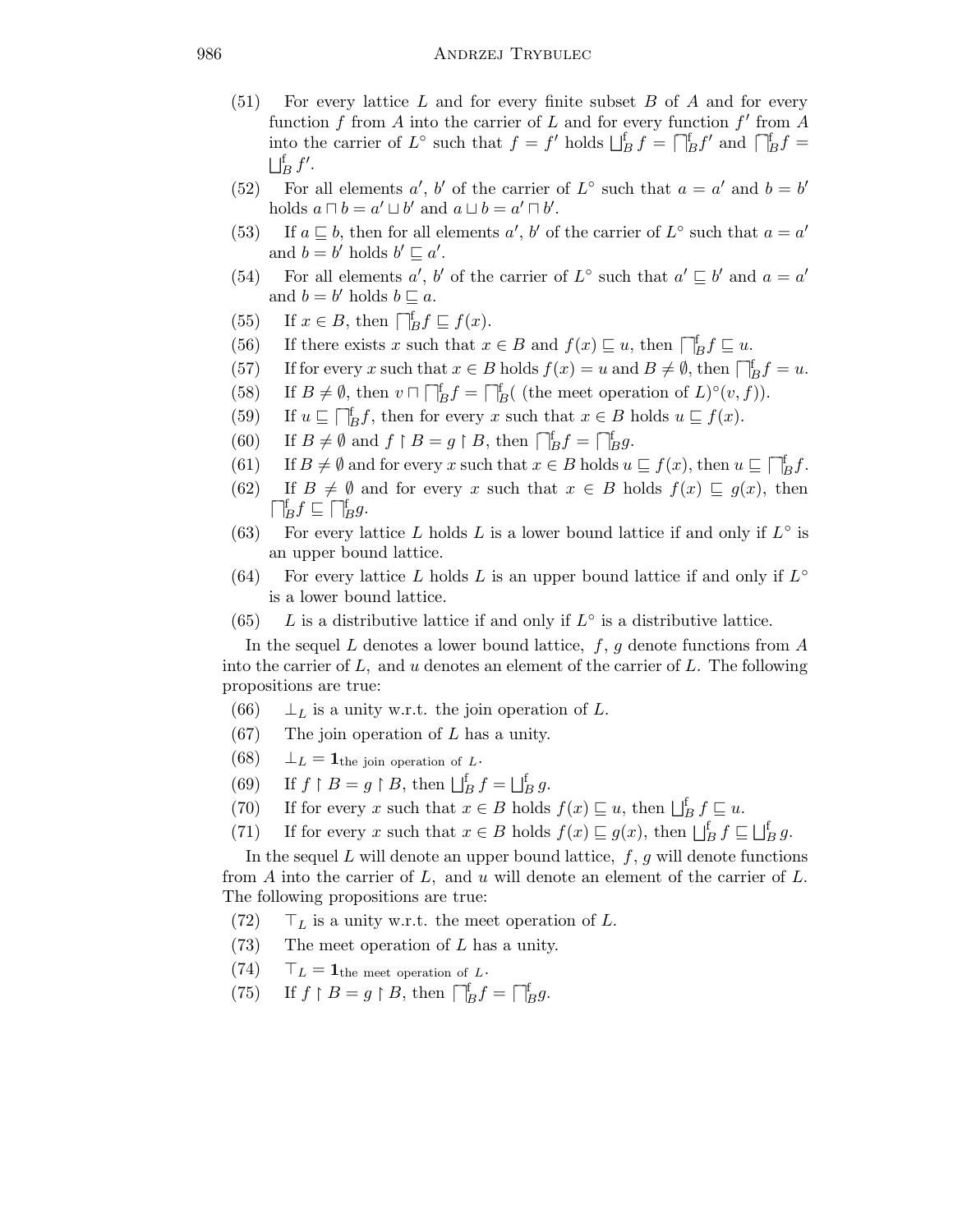- (76) If for every x such that  $x \in B$  holds  $u \sqsubseteq f(x)$ , then  $u \sqsubseteq \bigcap_{B}^{f} f$ .
- (77) If for every x such that  $x \in B$  holds  $f(x) \sqsubseteq g(x)$ , then  $\Box_B^{\sharp} f \sqsubseteq \Box_B^{\sharp} g$ .
- (78) For every lower bound lattice L holds  $\bot_L = \top_{L^\circ}$ .
- (79) For every upper bound lattice L holds  $\top_L = \bot_{L^{\circ}}$ .

A lower bound lattice is called a distributive lower bounded lattice if:

(Def.5) it is a distributive lattice.

In the sequel L will denote a distributive lower bounded lattice,  $f, g$  will denote functions from A into the carrier of  $L$ , and  $u$  will denote an element of the carrier of L. We now state four propositions:

- (80) The meet operation of L is distributive w.r.t. the join operation of L.
- (81) (the meet operation of  $L(u, \Box_B^f f) = \Box_B^f$  (the meet operation of  $L)^\circ(u,f)$ ).
- (82) If for every x such that  $x \in B$  holds  $g(x) = u \cap f(x)$ , then  $u \cap \bigsqcup_{B}^{f} f =$  $\bigsqcup_{B}^{\text{f}} g.$
- $(83)$  $\bigcup_{B}^{f} f = \bigcup_{B}^{f} ($  (the meet operation of  $L)^{\circ}(u, f)$ ).

A lower bound lattice is said to be a Heyting lattice if:

(Def.6) it is a implicative lattice.

Next we state the proposition

 $(84)$  For every lower bound lattice L holds L is a Heyting lattice if and only if for every elements  $x, z$  of the carrier of  $L$  there exists an element  $y$  of the carrier of L such that  $x \sqcap y \sqsubseteq z$  and for every element v of the carrier of L such that  $x \sqcap v \sqsubseteq z$  holds  $v \sqsubseteq y$ .

Let  $L$  be a lattice. We say that  $L$  is finite if and only if:

 $(Def.7)$  the carrier of L is finite.

We now state several propositions:

- (85) For every lattice L holds L is finite if and only if  $L^{\circ}$  is finite.
- (86) For every lattice L such that L is finite holds L is a lower bound lattice.
- $(87)$  For every lattice L such that L is finite holds L is an upper bound lattice.
- (88) For every lattice L such that L is finite holds L is a bound lattice.
- (89) For every distributive lattice L such that L is finite holds L is a Heyting lattice.

## References

- [1] Grzegorz Bancerek. Filters part I. Formalized Mathematics, 1(5):813– 819, 1990.
- [2] Czesław Byliński. Binary operations. Formalized Mathematics,  $1(1):175-$ 180, 1990.